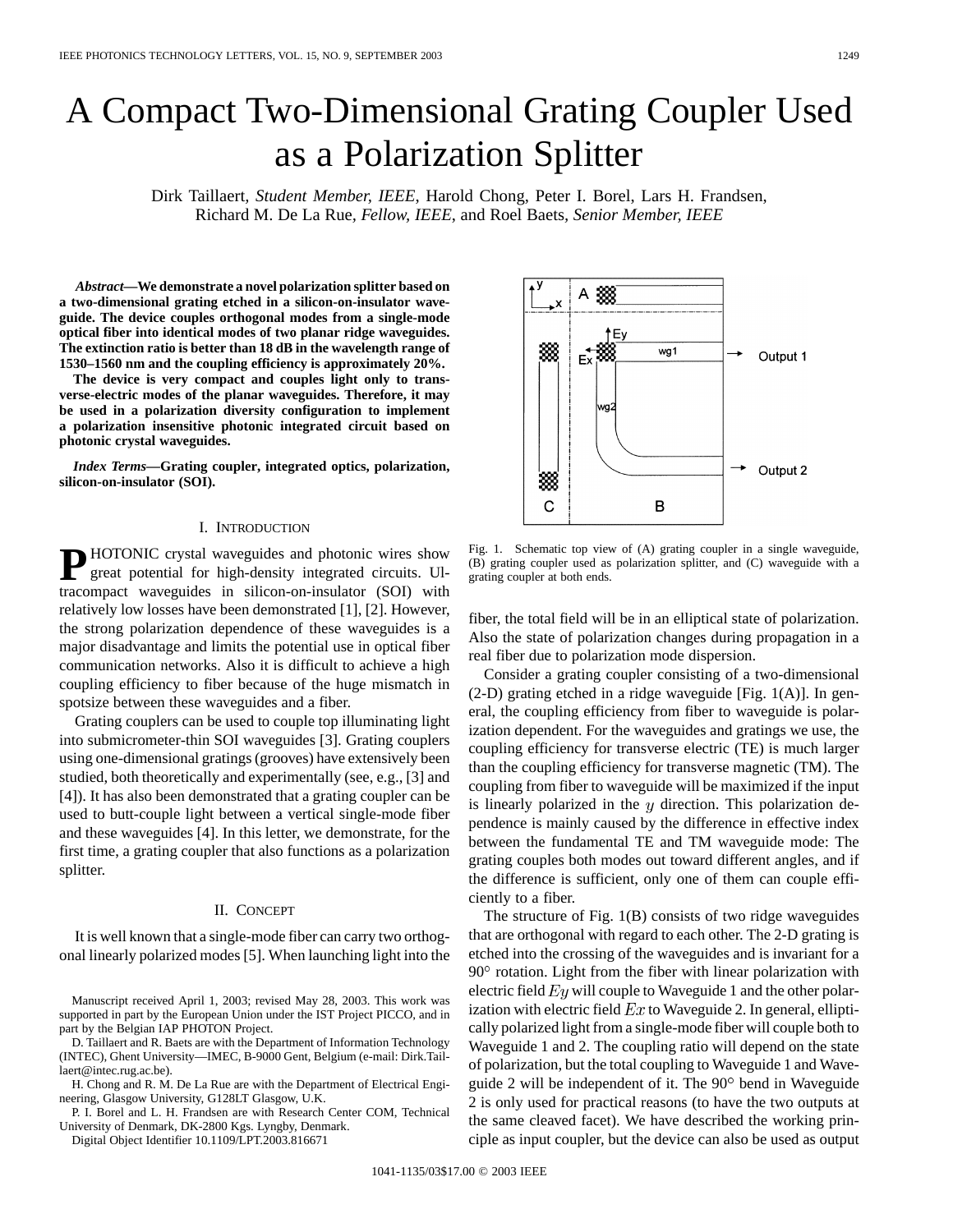

Fig. 2. Scanning electron micrograph top view of a 2-D grating coupler. The lattice period of the square array of holes is 580 nm.

coupler. The coupling efficiency from waveguide to fiber is the same as from fiber to waveguide when considering the coupling from one mode to another mode because of reciprocity.

The coupler is designed for normal incidence to achieve a good extinction ratio. With normal incidence and a symmetric grating the maximum achievable coupling efficiency is 50%. Therefore, an asymmetric or blazed grating will be needed in a practical device.

There is a very important difference between conventional polarization splitters described in the literature [6] and our splitter. In a conventional splitter, the input light is split in a TE and TM waveguide mode. In our device, the light from a fiber is split in two TE waveguide modes. Because in the two waveguides the same polarization (TE) is used, the device can be useful to make polarization insensitive photonic integrated circuits, using waveguides which are very strongly polarization sensitive [7].

### III. EXPERIMENTAL RESULTS

## *A. Fabricated Structures*

The structures were fabricated on SOI wafers with a top silicon film thickness of 220 nm and a buried  $SiO<sub>2</sub>$  layer thickness of 1  $\mu$ m. Gratings and waveguides were defined using electron-beam lithography and reactive ion etching. A top view is shown in Fig. 2. The grating is a square array of holes, the etch depth is 90 nm, and the lattice period 580 nm. Different hole diameters were tried and the optimum hole diameter is found to be 300 nm. The ridge waveguides are 10  $\mu$ m wide. The effective index of the fundamental waveguide mode is 2.83 for TE and 1.89 for TM polarization. The coupler size approximately matches the spot-size of the fiber but the coupler size and coupling length are not yet optimized. A  $90^\circ$  bend with a radius of 530  $\mu$ m is inserted in one of the waveguides to be able to detect both outputs at one cleaved facet. The length of Waveguide 1 is 850  $\mu$ m.

## *B. Extinction Ratio*

We used the structures from Fig. 1(B) to measure the extinction ratio and check the polarization of the light in the waveguides. A vertical single-mode fiber couples light from a tunable



Fig. 3. Measurement of the extinction ratio between Output 1 and 2. The difference between the two curves is caused by losses in the  $90^\circ$  bend in Waveguide 2.



Fig. 4. Measurement of output power versus wavelength. The polarization of the input is changed to maximize Output 1 at 1550-nm wavelength before this measurement.

laser into the waveguides via the grating. We detect the output power of Waveguides 1 and 2 at the cleaved facet using a  $40 \times$ objective and a power detector.

The first step is alignment of the fiber. To make sure that the center of the fiber is aligned with the center of the grating, the  $y$  position is optimized using Output 1 and the  $x$  position using Output 2. The height of the fiber above the sample is approximately 10  $\mu$ m. The beam size on the coupler is estimated to be 10.6  $\mu$ m ( $1/e^2$  diameter of the power distribution).

After the initial alignment, the position of the fiber is fixed and only the polarization and wavelength are changed during the further measurements. The polarization of the input light is changed using a Lefevre-type polarization controller to maximize Output 1 or Ouput 2. Then the extinction ratio between the two outputs is measured for both cases. The extinction ratio is shown in Fig. 3 for different wavelengths. The extinction ratio is better than 18 dB in the wavelength range of 1530–1560 nm. The difference between the two cases is caused by radiation losses in the  $90^{\circ}$  bend in Waveguide 2. We have also verified the polarization of the light in the waveguides. The output power versus wavelength for the case when Output 1 is maximized is shown in Fig. 4. The fringes in these curves are caused by